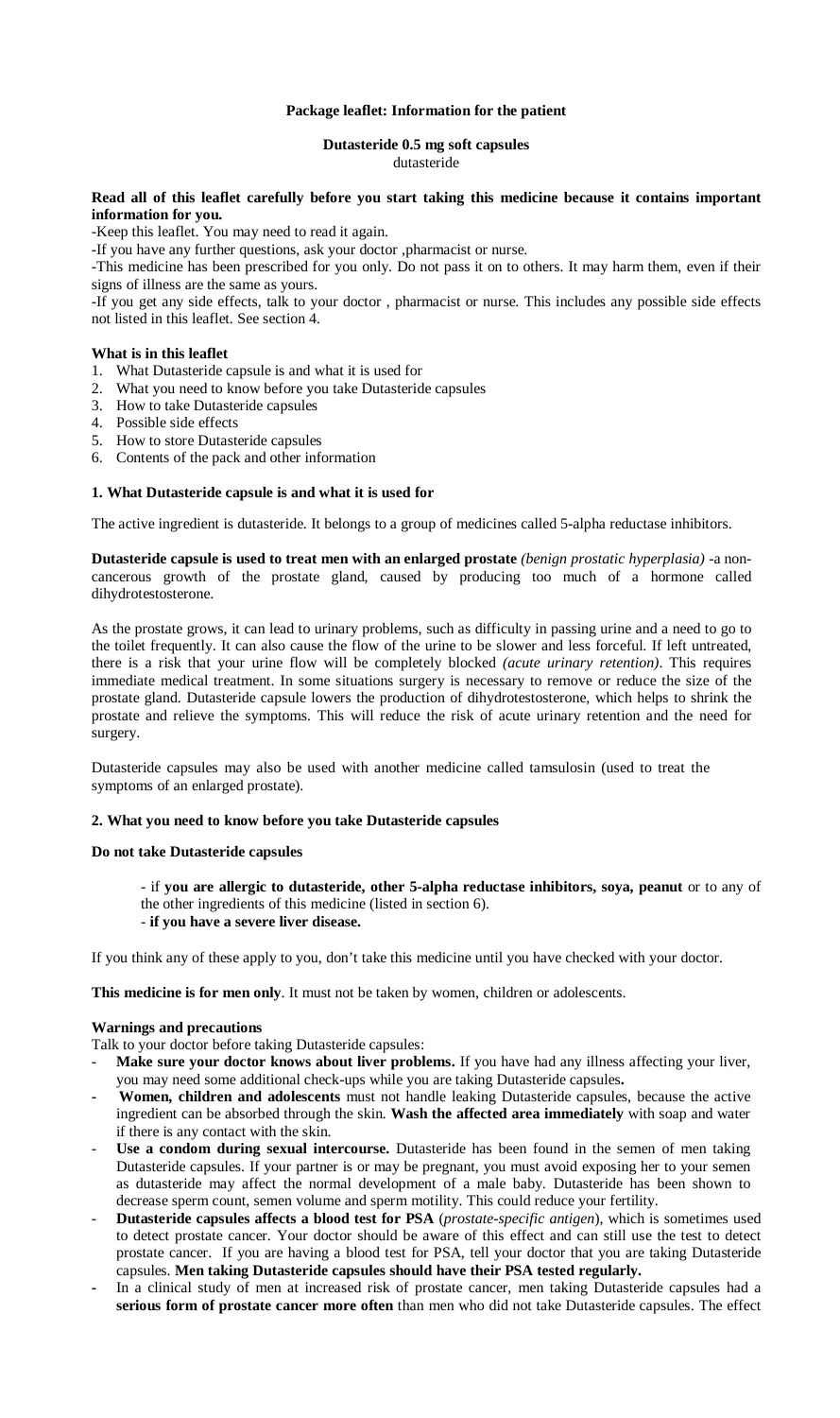of Dutasteride capsules on this serious form of prostate cancer is not clear.

- **Dutasteride capsules may cause breast enlargement and tenderness**. If this becomes troublesome, or if you notice **breast lumps** or **nipple discharge** you should talk to your doctor about these changes as these may be signs of a serious condition, such as breast cancer.

**Contact you doctor or pharmacist** if you have any questions about taking Dutasteride capsules.

### **Other medicines and Dutasteride capsules**

Tell your doctor if you are taking, have recently taken or might take any other medicines.

Some medicines can react with Dutasteride capsules and may make it more likely that you'll have side-effects. These medicines include:

-**verapamil or diltiazem** (for high blood pressure)

-**ritonavir or indinavir** (for HIV)

-**itraconazole or ketaconazole** (for fungal infections)

-**nefazodone** (an antidepressant)

-**alpha-blockers** (for enlarged prostate or high blood pressure).

**Tell your doctor** if you are taking any of these medicines. Your dose of Dutasteride capsules may need to be reduced.

**Dutasteride capsules with food and drink** Dutasteride capsules can be taken with or without food.

## **Pregnancy, breast-feeding and fertility**

**Women who are pregnant (or may be) must not handle leaking capsules.** Dutasteride is absorbed through the skin and can affect the normal development of a male baby. This is a particular risk in the first 16 weeks of pregnancy.

**Use a condom during sexual intercourse.** Dutasteride has been found in the semen of men taking Dutasteride capsules. If your partner is or may be pregnant, you must avoid exposing her to your semen.

Dutasteride capsules has been shown to reduce sperm count, semen volume and sperm movement. Therefore male fertility may be reduced.

**Contact your doctor** for advice if a pregnant woman has come into contact with dutasteride.

### **Driving and using machines**

Dutasteride capsule is unlikely to affect your ability to drive or operate machinery.

### **Dutasteride capsules contains lecithin from soya**

This medicine contains lecithin from soya, which may contain soya oil. If you are allergic to peanut or soya, do not use this medicinal product.

### **3. How to take Dutasteride capsules**

**Always take this medicine exactly as your doctor or pharmacist has told you to.**If you do not take it regularly the monitoring of your PSA levels may be affected. Check with your doctor or pharmacist if you are not sure.

### **How much to take**

- The recommended dose is one capsule (0.5 mg) taken once a day. Swallow the capsules whole with water. Do not chew or break open the capsule. Contact with the contents of the capsules may make your mouth or throat sore.
- Dutasteride capsule is a long term treatment. Some men notice an early improvement in their symptoms. However, others may need to take Dutasteride capsules for 6 months or more before it begins to have an effect. Keep taking Dutasteride capsules for as long as your doctor tells you.

## **If you take more Dutasteride capsules than you should**

Contact your doctor or pharmacist for advice if you take too many Dutasteride capsules.

## **If you forget to take Dutasteride capsules**

Do not take a double dose to make up for a forgotten dose. Just take your next dose at the usual time.

## **Don't stop taking Dutasteride capsules without advice**

Don't stop taking Dutasteride capsules without talking to your doctor first. It may take up to 6 months or more for you to notice an effect.

## **If you have any further questions on the use of this medicine, ask your doctor or pharmacist.**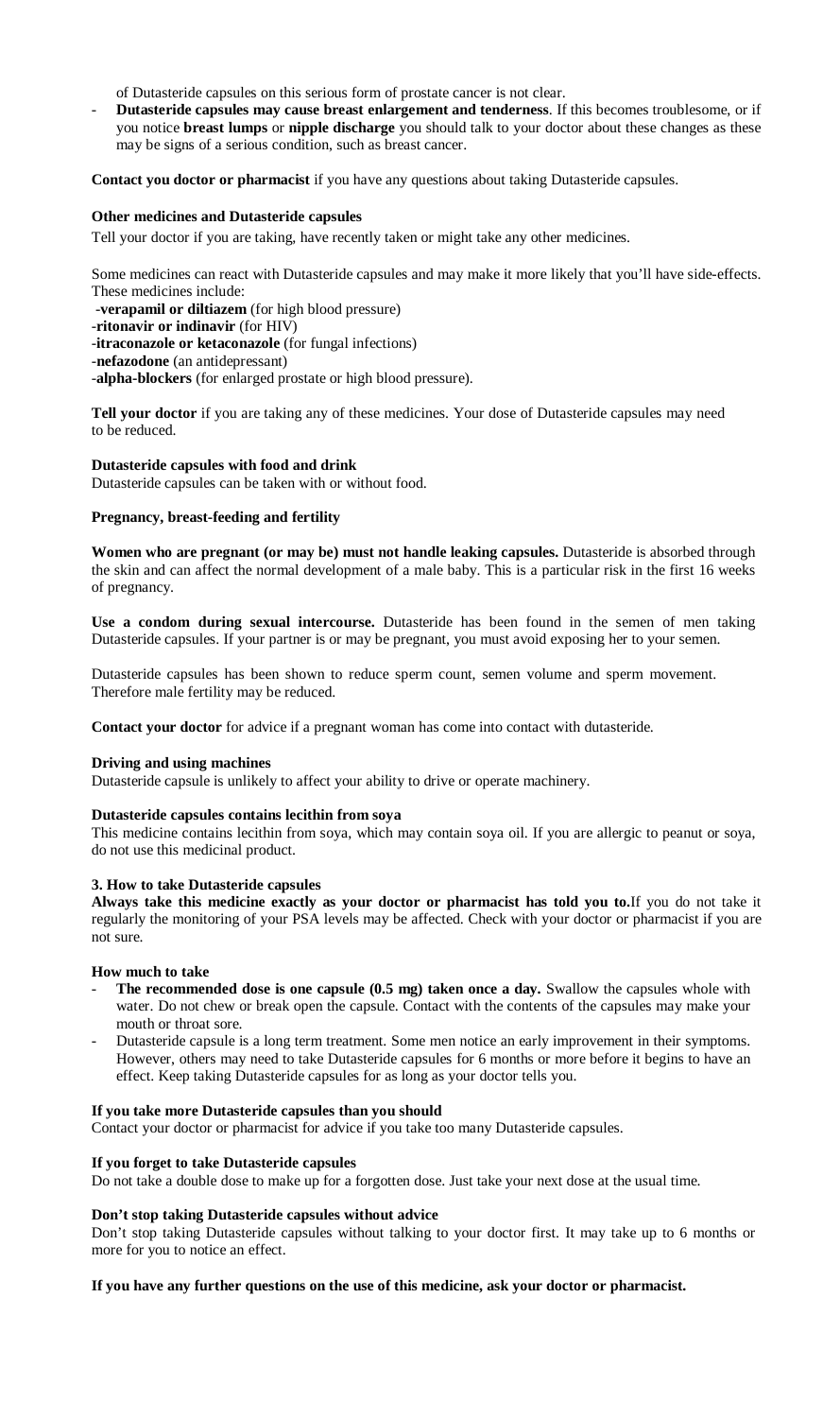### **4. Possible side effects**

### **Like all medicines, this medicine can cause side effects, although not everybody gets them.**

**Allergic reaction** 

The signs of allergic reactions can include: -**skin rash** (which can be itchy) -**hives** (like a nettle rash) -**swelling of the eyelids, face, lips, arms or legs.** 

**Contact you doctor immediately** if you get any of these symptoms, and **stop using Dutasteride capsules.**

### **Common side effects**

*These may affect up to 1 in 10 men taking Dutasteride Accord:*

- not able to achieve or maintain an erection (impotence) \*this may continue after you stop taking Dutasteride capsules

-decreased sex drive (libido) this may continue after you stop taking Dutasteride capsules

-difficulty with ejaculation , such as a decrease in the amount of semen released during sex, this may continue after you stop taking Dutasteride capsules

-breast enlargement or tenderness (gynecomastia)

-dizziness when taken with tamsulosin

### **Uncommon side effects**

*These may affect up to 1 in 100 men taking Dutasteride Accord:*

- heart failure (heart becomes less efficient at pumping blood around the body. You may have symptoms such as shortness of breath, extreme tiredness and swelling in your ankles and legs) -hair loss (usually from the body) or hair growth

### **Not known side effects**

The frequency cannot be estimated from the available data:

- depressionpain and swelling in your testicles

#### **Reporting of side effects**

If you get any side effects, talk to your doctor or pharmacist. This includes any possible side effects not listed in this leaflet. You can also report side effects directly via Yellow Card Scheme , Website: www.mhra.gov.uk/yellowcard or search for MHRA Yellow Card in the Google Play or Apple App Store. By reporting side effects you can help provide more information on the safety of this medicine.

### **5. How to store Dutasteride capsules**

Keep this medicine out of the sight and reach of children.

Do not use this medicine after the expiry date which is stated on the carton and blister after EXP. The expiry date refers to the last day of that month.

Do not store above 30°C.

Store in the original container to protect from moisture.

Do not throw away any medicines via wastewater or household waste. Ask your pharmacist how to throw away medicines you no longer use. These measures will help protect the environment.

### **6. Contents of the pack and other information**

### **What Dutasteride capsules contains**

The active substance is dutasteride.

Each soft capsule contains 0.5 mg dutasteride.

The other ingredients are:

-inside the capsule: glycerol monocaprylocaprate (type I), butylhydroxytoluene (E321).

-capsule shell: gelatine, glycerol, titanium dioxide (E171), iron oxide yellow (E172), triglycerides (medium chain), soya lecithin (E-322) and purified water.

### **What Dutasteride capsules looks like and contents of the pack**

Dutasteride capsules soft capsules are size 6, oblong opaque and yellow, soft gelatin capsules containing an oily and yellowish liquid. They are available in blister packs of 10, 30, 50, 60, 90 capsules and perforated blister packs of 10x1, 30x1, 50x1, 60x1 and 90x1 capsule. Not all pack sizes may be marketed.

Soft capsules dimensions are:  $19 \pm 0.8$  mm x  $6.9 \pm 0.4$  mm.

## **Marketing Authorisation Holder and Manufacturer**

**Marketing Authorisation Holder:**